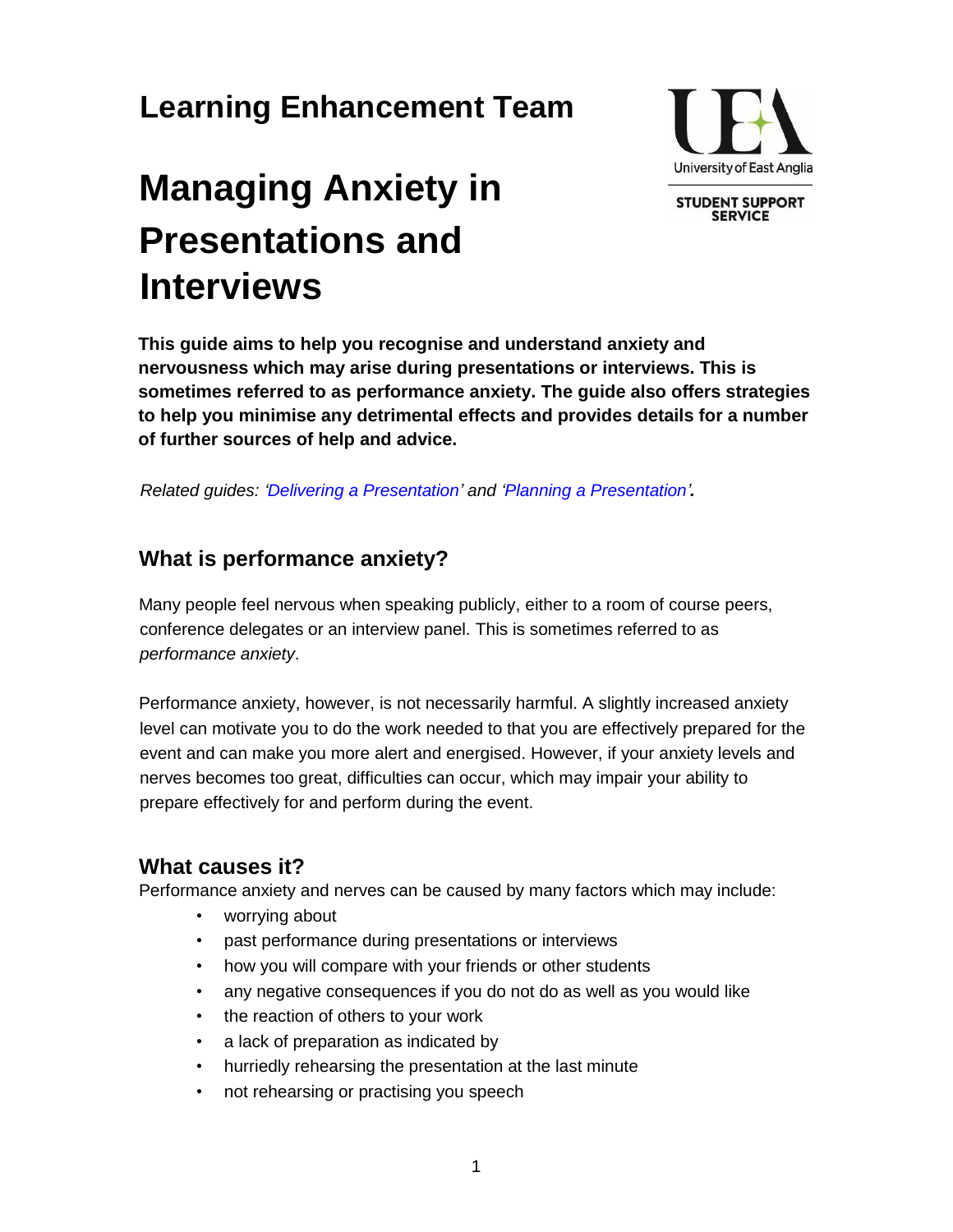- not thinking in advance about the questions the interviewer might ask.
- other factors not directly related to work, such as previous experiences of
- not being listened to
- not being taken seriously, or being laughed at
- discrimination
- being teased or bullied.

You may not be able to identify a particular cause, you may just be aware that you typically experience nerves or anxiety at the prospect of a presentation or interview.

### **What happens when you are nervous?**

When you experience nerves, anxiety or stress about an event, certain physical reactions happen automatically. If you recall a time when you were interviewed or made a presentation you may have noticed that you reacted in some of the following ways:

- your voice trembled
- you had sweaty palms
- you experienced shortness of breath
- your heartbeat accelerated
- you had butterflies or an upset stomach  $\Box$  you experienced a generalised feeling of fear.

These reactions are driven by the production of hormones and equip us to fight or escape from situations that are dangerous or threatening. This is known as the *fight or flight response*; your body is alert, ready for action and is preparing itself to cope with the situation. Once the threatening event is over, your body will gradually return to normal. Although this process is designed to assist you during potentially threatening situations, it can cause difficulties, particularly if your level of anxiety is too great and/or it occurs for a long time period.

## **What are the signs of performance anxiety?**

There is a range of signs which may indicate that you are experiencing performance anxiety and these signs could begin just before your presentation or interview, hours or days before it, or even at the moment you find out about it. Signs can even persist throughout your presentation or interview.

The signs could include *negative thoughts* such as 'I'll never manage it'; 'it will be a disaster'; 'I'm no good at this'. Having thoughts of this kind can distort your perception of the event and create a cycle whereby the more negatively you think about it, the more stressed and anxious you become, which can in turn increase your negative thoughts.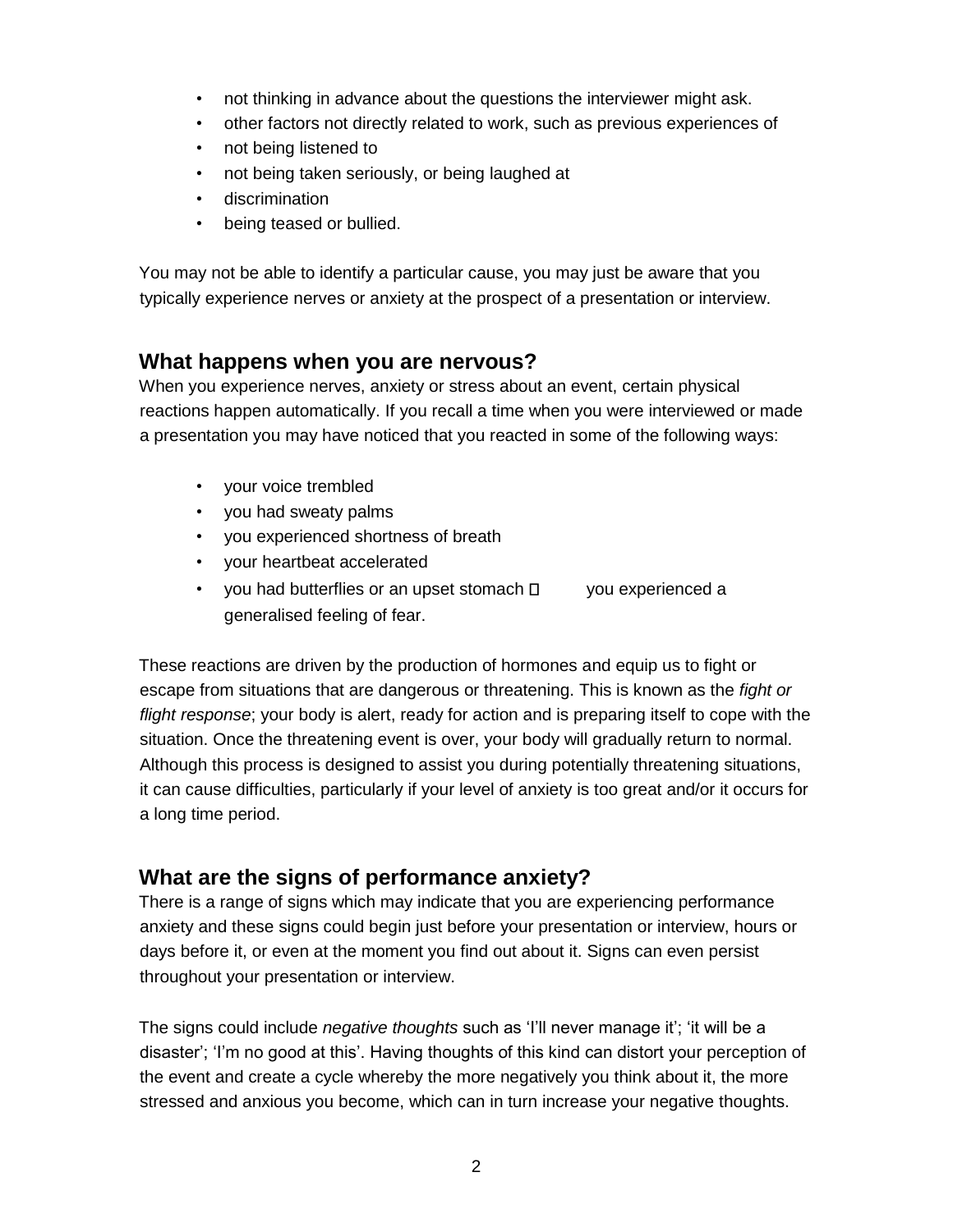Holding negative thoughts can also have a big impact on your *feelings*; you may be aware of feeling scared about the event or you may feel generally irritable but not be sure why. You may observe *behavioural* changes, such as putting off thinking about and planning for the presentation or interview, or alternatively being unable to stop thinking about and planning for it. You may also experience *physical* changes, such as experiencing headaches, changes in your appetite or developing sleeping difficulties.

## **Strategies to help you deal with performance anxiety**

The strategies outlined below offer some simple steps that you can take to try to control your level of performance anxiety. However, for them to be effective, you need to be active in implementing them prior to and during the event.

#### **1. Challenge negative thoughts**

Having negative thoughts is one indicator that you may be experiencing performance anxiety. It is useful, therefore, to be aware of some of the common negative thought patterns so that you can try to replace them with positive thoughts.

| <b>Negative Thought</b>                                                                                           | <b>More Realistic Replacement</b>                                                                                                                                                            |
|-------------------------------------------------------------------------------------------------------------------|----------------------------------------------------------------------------------------------------------------------------------------------------------------------------------------------|
| 'It will be a disaster.'<br>'I will never be any good at this kind of<br>thing, it's bound to go horribly wrong.' | 'I will aim to do the best I can.'<br>'Just because I had a problem with this<br>in the past does not mean that things<br>are bound to go wrong.'                                            |
| 'They won't like me.'                                                                                             | 'They like what they have read on my<br>application form/CV otherwise they<br>would not be interviewing me.'                                                                                 |
| 'They are looking for ways of catching me<br>out.'                                                                | 'They are giving me an opportunity to<br>demonstrate my knowledge of<br>something that I have worked hard to<br>understand.'                                                                 |
| 'They will ask about an item on my<br>application form that is a weakness of<br>mine.'                            | 'If it had been a big problem they<br>would not have short-listed me for<br>interview. How can I talk about it in the<br>most positive way?'                                                 |
| 'I will fail my degree and never get the<br>career of my choice if I don't do well in<br>this presentation.'      | 'The marks for this presentation are<br>only a small percentage of my overall<br>degree. If I don't do as well as I would<br>like there will be other opportunities to<br>improve my marks.' |

Try to become aware if you are having negative thoughts and, if so, think of a more realistic replacement for them (you could consider asking your friends to help you).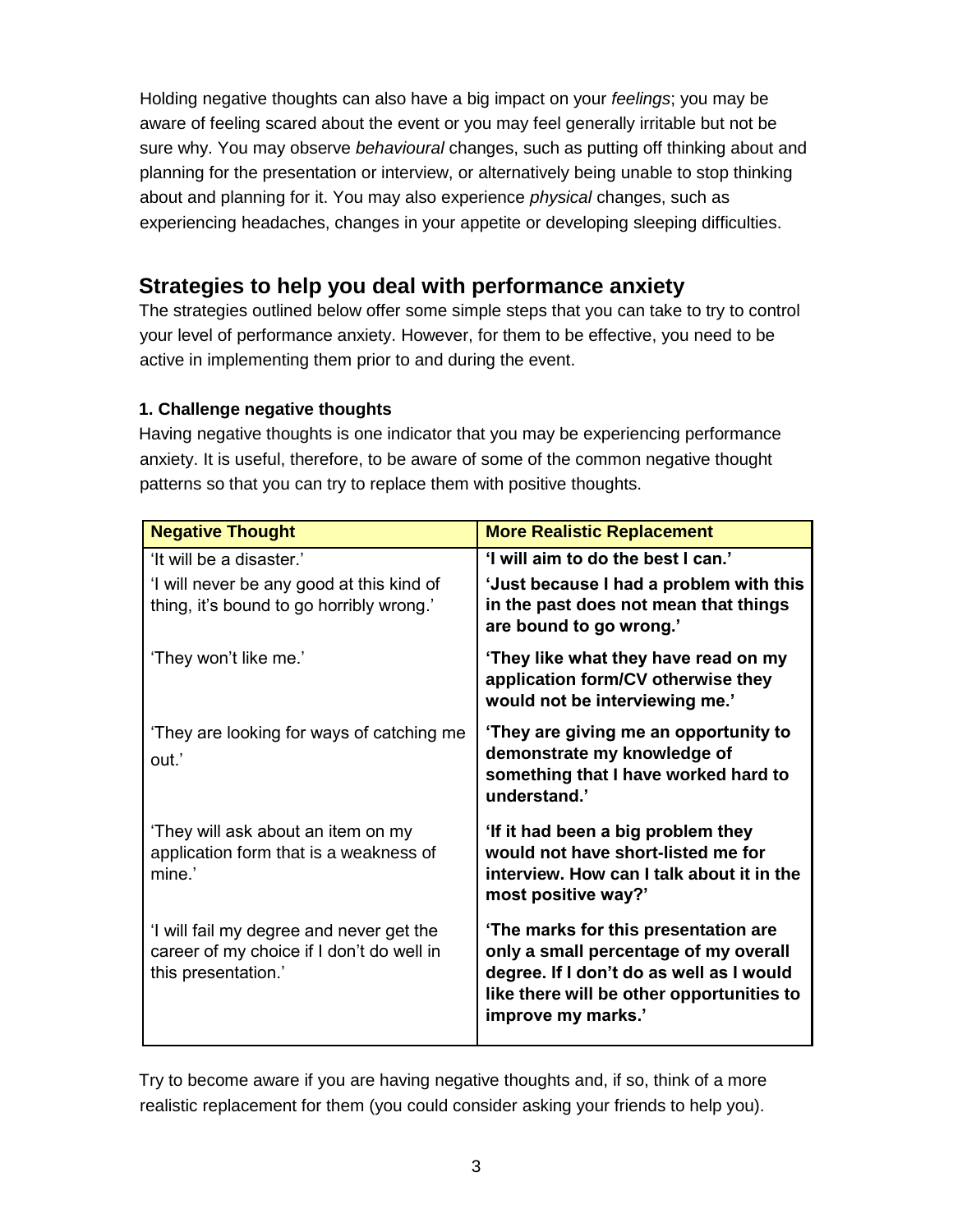#### **2. Develop visualisation skills**

It may also be useful to visualise yourself successfully completing the task. Imagine yourself coming out of the interview or presentation and moving on to other things in your life beyond the anxiety provoking experience. Plan a treat or social event afterwards that is not dependent upon the outcome.

Using these processes will help you to keep a sense of perspective about the event and stop these things from spiralling out of control. Focus on the present and what you can do now to deal with the situation, rather than dwelling on what you should have done or how similar events went in the past.

#### **3. Plan and practise your presentation carefully**

Planning and practising for your presentation or interview can have a number of beneficial effects on your anxiety levels, including helping you to feel more confident and in control prior to the event. The better prepared you are and the more you know your material, the more likely you will be to recall it when you are feeling nervous or stressed.

When you are rehearsing for your presentation or interview, picture yourself as if you are in front of your audience/interview panel and rehearse out loud. If possible, do this in front of some friends who could give you constructive feedback about your verbal and non-verbal communication, and your time-keeping. If you do not want a friend to watch you, consider making an audio or video recording of yourself. You can then listen or watch the tape and provide your own feedback. Identify at least five positive things about your skills, as well as areas for further development.

Preparing for questions at the end of a presentation or during an interview may also help to lower your anxiety levels. Read over your presentation notes or application form critically to identify areas of possible weakness and prepare positive answers. Friends, Learning Enhancement Tutors and staff in the University may be able to assist with this. During the event, give yourself time to think of a response to a question by pausing, repeating the words of the question or, if you need longer, asking for a few moments to consider your answer.

For practical advice and guidance on how to prepare and deliver presentations, see the Study Guides.

#### **4. Map out your anxieties**

You may find it helpful to identify the aspects of the situation which are causing you the greatest levels of anxiety, in order to plan steps to prevent them from becoming a reality. Imagine the presentation or interview and write down the aspects which cause you to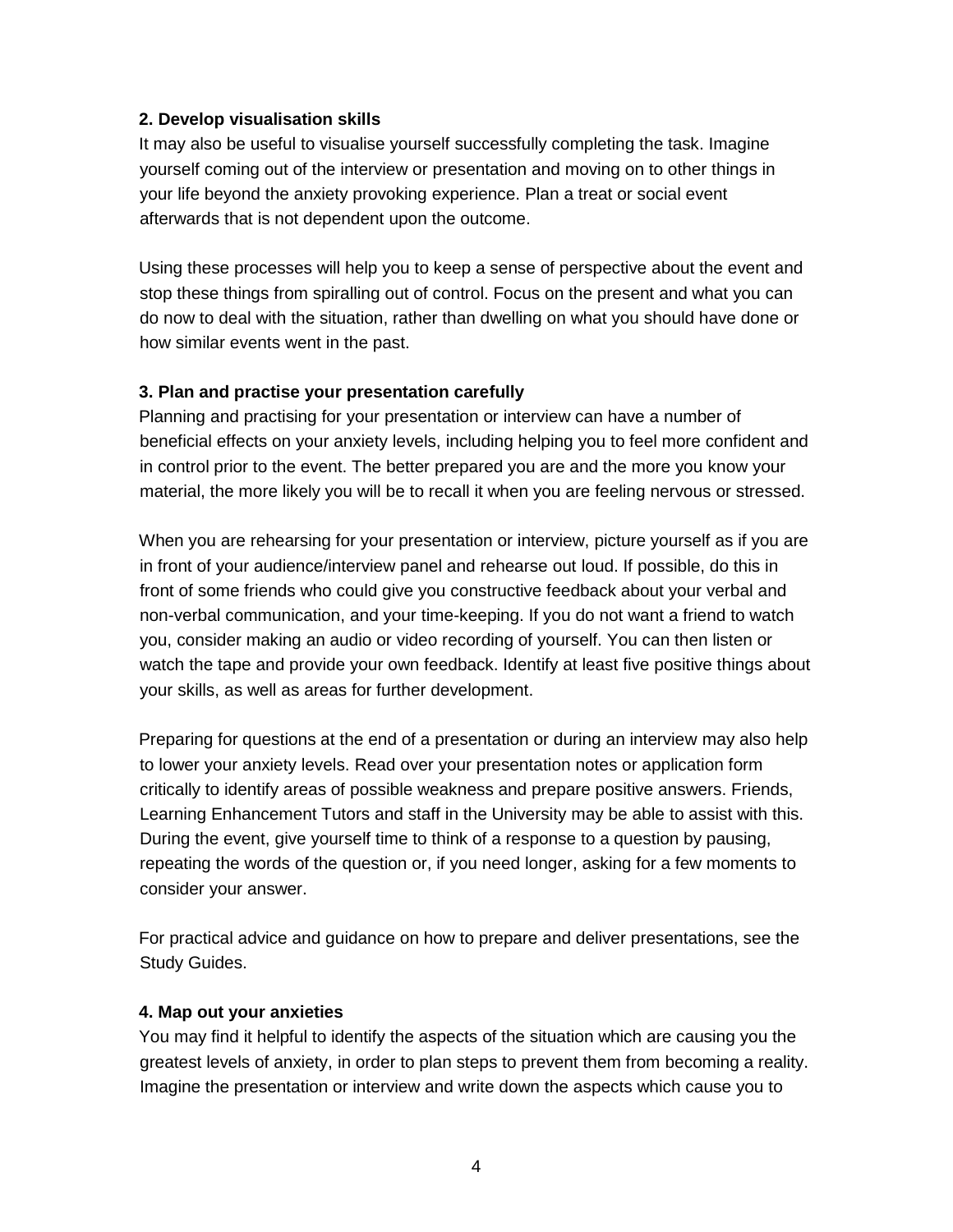feel particularly anxious, and then identify something you could do in advance which would help to prevent this from occurring. For instance, if you are worried about using equipment, make sure that you practise using it before the event. Alternatively, if you are worried that a weakness will be highlighted, identify specific areas of concern and plan a positive response to this in advance.

#### **5. Look after yourself**

Taking care of yourself physically and emotionally will help to control your anxiety levels by making you feel relaxed and using up some of the nervous energy that is produced when you are under stress. The Study Guide **Exam Stress** explains the following strategies in more detail and is recommended as a further source of information.

- Eat a well balanced diet which limits alcohol, caffeine and sugary foods  $\Box$  Aim to have between six to eight hours sleep a night.
- Exercise regularly as this uses up nervous energy and relaxes muscles.
- Make time for fun such as participating in a sport or hobby.
- Practise taking control of your breathing. Concentrate on breathing **out** to a slow count of four; the breathing in will take care of itself.

## **On the day of the event**

#### **1. Expect that you will feel some anxiety or nerves**

On the day of the presentation or interview, expect that you will have some anxiety or nerves. This is your body's way of preparing itself to cope, so do not try to eliminate your nerves totally, but aim to keep them manageable.

You can also expect to feel particularly nervous at the start of the presentation or interview and it is likely that you will feel shaky or possibly your voice will tremble. If this does happen, change to a slower pace, breathe more deeply and expect that the tremble/shakiness will go away. People do expect to see some nerves at the outset. Allow yourself time to settle into the presentation or interview and then you can perform to the best of your ability as it continues.

Nerves can make you speed up or slow you down on the day. If you are using note cards in a presentation, you may find it useful to put reminders to yourself to check the time and to think about whether you need to slow down or speed up.

**2. Think positively: do not jump to conclusions about people's reactions** Do not forget to use the positive thinking skills that you have been practising up to the event on the day itself. Tell yourself you can do it and try not to jump to conclusions about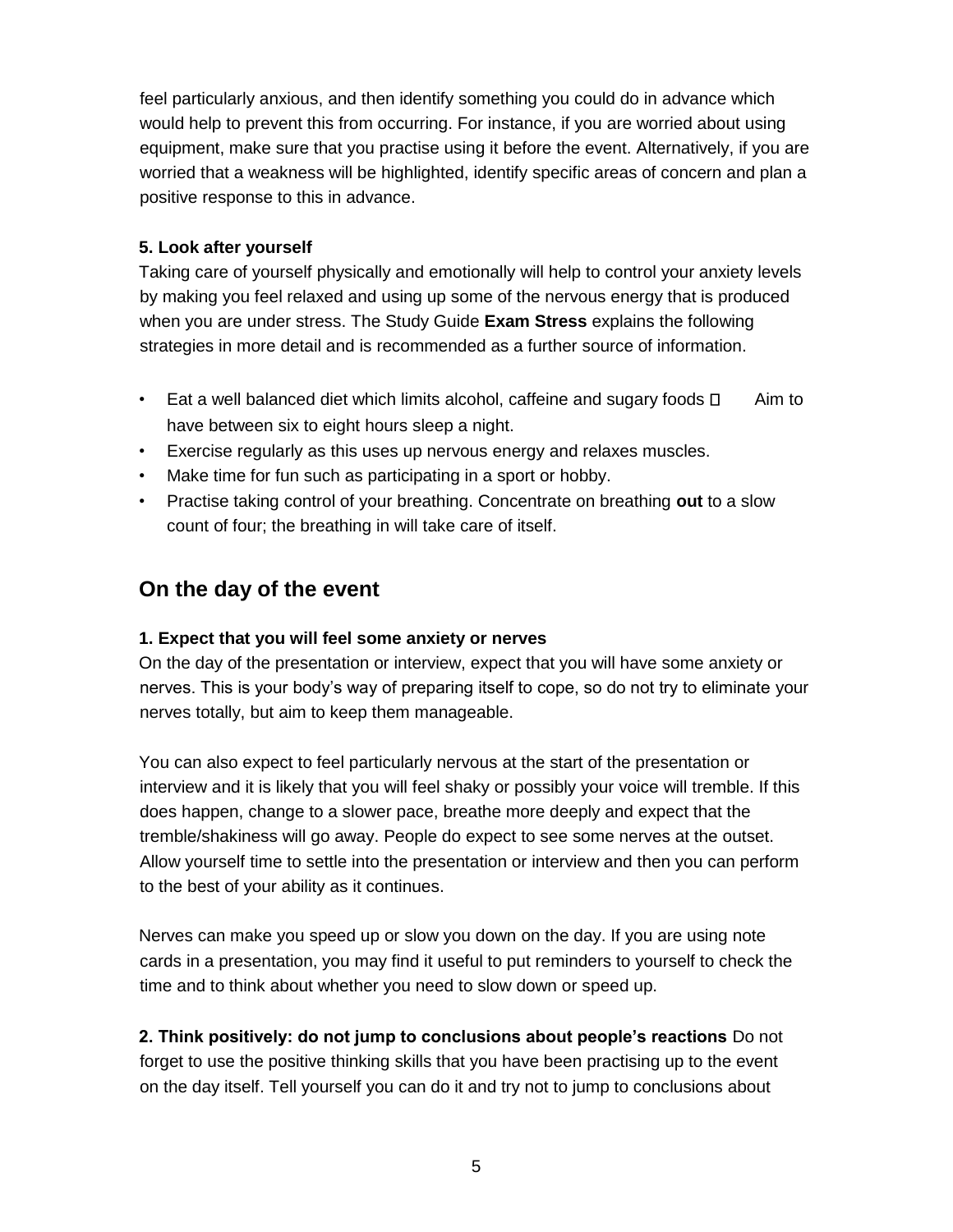how people appear to be reacting to you. Some people may look stern or uninterested, when they are actually just concentrating very hard on what you are saying.

#### **3. Try to relax yourself physically**

Remember to use the breathing exercise that you have practised. You may also find it useful to do a relaxation exercise to release muscular tension in places such as the neck and shoulders. Take some deep breaths, and aim to increase the distance between your shoulders and your ears. This will help to lengthen your muscles and relieve tension.

#### **4. Be careful about what you eat and drink**

Avoid food or drink that is high is sugar, alcohol or caffeine, as these can make you feel more jittery. Immediately prior to the event it can be better to have a warm rather than a cold drink. Cold drinks tend to constrict the vocal chords and may increase the likelihood of your voice trembling.

#### **5. Prepare strategies in case you feel overwhelmed**

Do something that will distract you from the frozen state. You could change your posture or focus your gaze just above peoples' eyes for a few seconds which may help you to collect your thoughts. If you are really stuck you may need to ask for a short amount of time to concentrate because you have lost your train of thought through nerves. People are generally supportive and will think more positively if they see you trying to regain composure.

#### **6. Reward yourself for a job done**

Praise yourself afterwards for a job done no matter how well or badly you think it went, and then do something which you enjoy as a special treat.

## **What can I do to support a friend with performance anxiety?**

Friends are usually the first people we turn to when we are under stress. Often, very simple things can help.

- Help you friend to keep a sense of perspective about the event and to develop positive thinking about the situation. Encourage them to do the best they can and to accept that they are not a failure if they do not do as well as they would have liked.
- Help them to rehearse and practise their presentation or interview techniques. Provide them with constructive feedback which highlights some good aspects of their techniques along with identifying areas that could be improved.